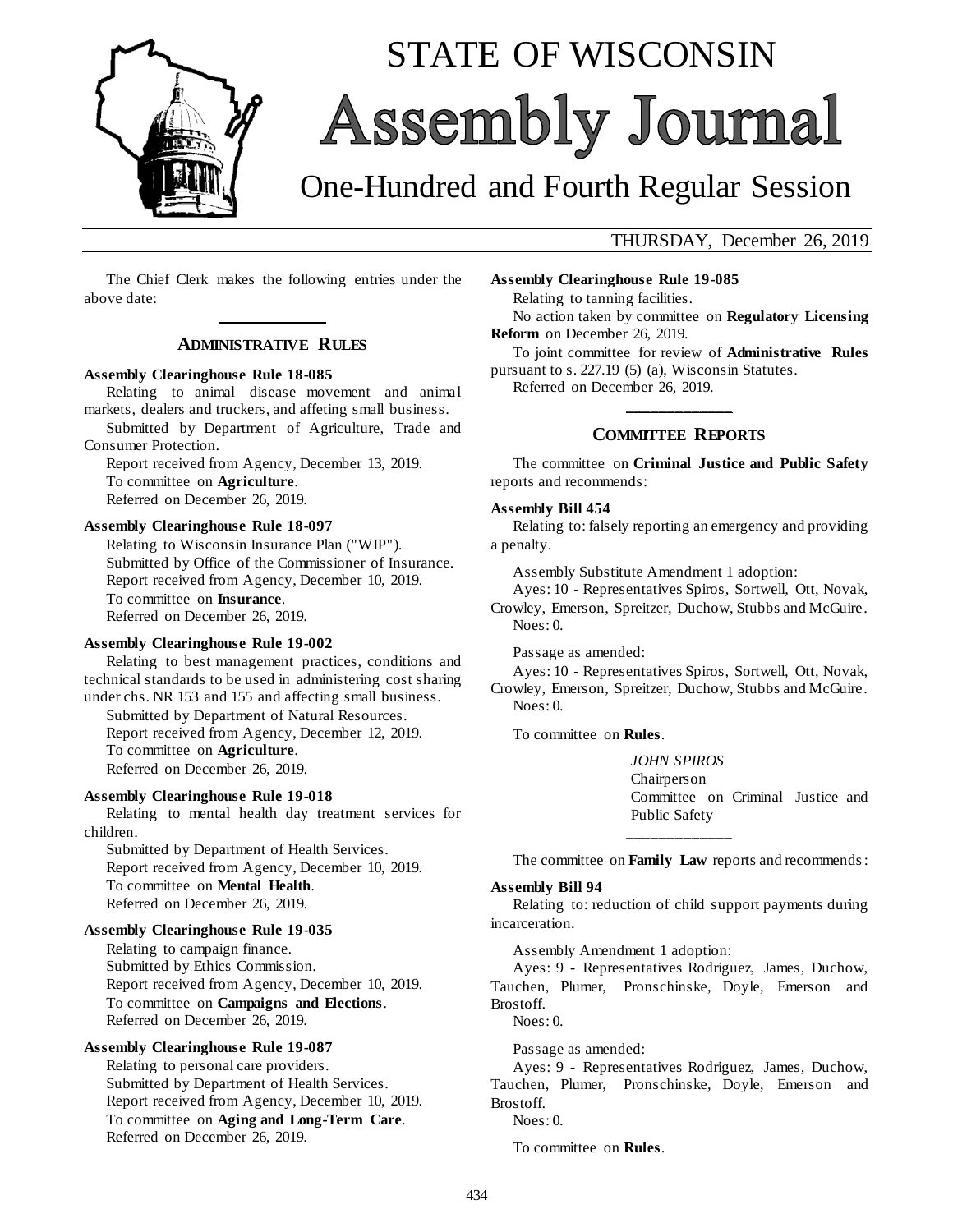#### **Assembly Bill 96**

Relating to: calculating the child support obligation.

Passage:

Ayes: 9 - Representatives Rodriguez, James, Duchow, Tauchen, Plumer, Pronschinske, Doyle, Emerson and Brostoff.

Noes: 0.

To committee on **Rules**.

#### **Assembly Bill 559**

Relating to: grounds for finding a child in need of protection or services or for terminating parental rights, right to a jury trial in a termination of parental rights proceeding, and permanency plan reviews.

Assembly Amendment 1 to Assembly Substitute Amendment 1 adoption:

Ayes: 9 - Representatives Rodriguez, James, Duchow, Tauchen, Plumer, Pronschinske, Doyle, Emerson and Brostoff.

 $N$ oes: 0.

Assembly Substitute Amendment 1 adoption:

Ayes: 8 - Representatives Rodriguez, James, Duchow, Tauchen, Plumer, Pronschinske, Doyle and Emerson.

Noes: 1 - Representative Brostoff.

Passage as amended:

Ayes: 7 - Representatives Rodriguez, James, Duchow, Tauchen, Plumer, Pronschinske and Doyle.

Noes: 2 - Representatives Emerson and Brostoff.

To committee on **Rules**.

#### **Assembly Bill 560**

Relating to: termination of parental rights if a child has been placed outside the home for 15 of the last 22 months.

Assembly Substitute Amendment 1 adoption:

Ayes: 9 - Representatives Rodriguez, James, Duchow, Tauchen, Plumer, Pronschinske, Doyle, Emerson and Brostoff.

Noes: 0.

Passage as amended:

Ayes: 7 - Representatives Rodriguez, James, Duchow, Tauchen, Plumer, Pronschinske and Doyle.

Noes: 2 - Representatives Emerson and Brostoff.

To committee on **Rules**.

#### **Assembly Bill 561**

Relating to: postadoption contact agreements.

Assembly Amendment 1 adoption:

Ayes: 9 - Representatives Rodriguez, James, Duchow, Tauchen, Plumer, Pronschinske, Doyle, Emerson and Brostoff.

Noes: 0.

Passage as amended:

Ayes: 7 - Representatives Rodriguez, James, Duchow, Tauchen, Plumer, Pronschinske and Doyle.

Noes: 2 - Representatives Emerson and Brostoff.

To committee on **Rules**.

#### **Assembly Bill 562**

Relating to: the rights of a foster parent or other physical custodian of a child on removal of the child from the person's home.

Assembly Amendment 1 to Assembly Substitute Amendment 1 adoption:

Ayes: 9 - Representatives Rodriguez, James, Duchow, Tauchen, Plumer, Pronschinske, Doyle, Emerson and Brostoff.

Noes: 0.

Assembly Substitute Amendment 1 adoption:

Ayes: 7 - Representatives Rodriguez, James, Duchow, Tauchen, Plumer, Pronschinske and Doyle.

Noes: 2 - Representatives Emerson and Brostoff.

Passage as amended:

Ayes: 6 - Representatives Rodriguez, James, Duchow, Tauchen, Plumer and Pronschinske.

Noes: 3 - Representatives Doyle, Emerson and Brostoff.

To committee on **Rules**.

#### **Assembly Bill 563**

Relating to: providing permanency plan and comments to foster parents and foster children over the age of 12 in advance of a permanency plan review or hearing.

Assembly Substitute Amendment 1 adoption:

Ayes: 9 - Representatives Rodriguez, James, Duchow, Tauchen, Plumer, Pronschinske, Doyle, Emerson and Brostoff.

Noes: 0.

Passage as amended:

Ayes: 9 - Representatives Rodriguez, James, Duchow, Tauchen, Plumer, Pronschinske, Doyle, Emerson and Brostoff.

Noes: 0.

To committee on **Rules**.

#### **Assembly Bill 564**

Relating to: eligibility for adoption assistance.

Assembly Amendment 1 adoption:

Ayes: 9 - Representatives Rodriguez, James, Duchow, Tauchen, Plumer, Pronschinske, Doyle, Emerson and Brostoff.

Noes: 0.

Passage as amended:

Ayes: 9 - Representatives Rodriguez, James, Duchow, Tauchen, Plumer, Pronschinske, Doyle, Emerson and Brostoff.

Noes: 0.

To committee on **Rules**.

#### **Assembly Bill 565**

Relating to: placement of a child with a relative under the Children's Code or the Juvenile Justice Code.

Assembly Substitute Amendment 1 adoption: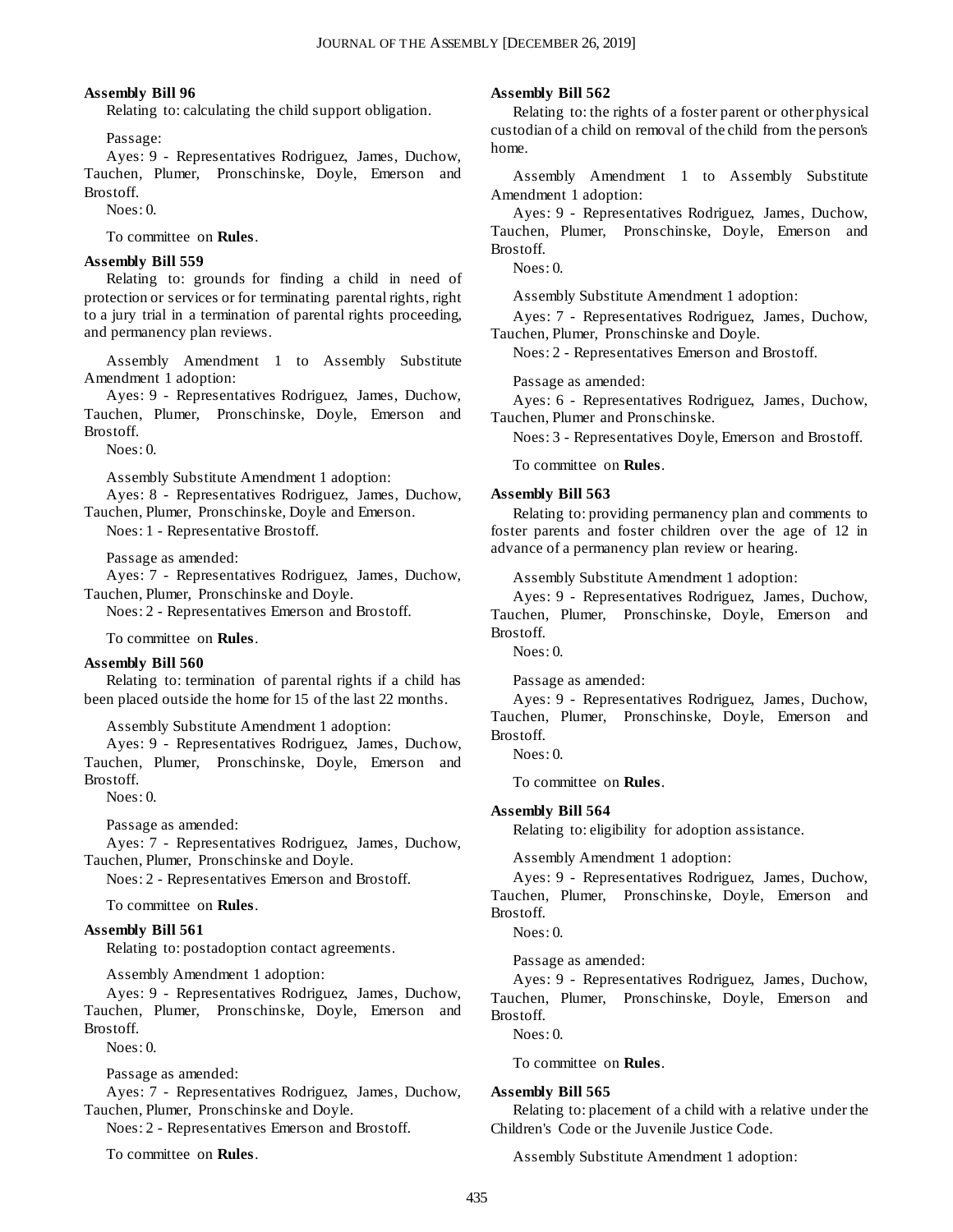Ayes: 9 - Representatives Rodriguez, James, Duchow, Tauchen, Plumer, Pronschinske, Doyle, Emerson and Brostoff.

Noes: 0.

Passage as amended:

Ayes: 7 - Representatives Rodriguez, James, Duchow, Tauchen, Plumer, Pronschinske and Doyle.

Noes: 2 - Representatives Emerson and Brostoff.

To committee on **Rules**.

#### **Assembly Bill 566**

Relating to: the procedure in a CHIPS or JIPS proceeding for an involuntary termination of parental rights.

Assembly Amendment 1 to Assembly Substitute Amendment 1 adoption:

Ayes: 9 - Representatives Rodriguez, James, Duchow, Tauchen, Plumer, Pronschinske, Doyle, Emerson and Brostoff.

Noes: 0.

Assembly Substitute Amendment 1 adoption:

Ayes: 9 - Representatives Rodriguez, James, Duchow, Tauchen, Plumer, Pronschinske, Doyle, Emerson and Brostoff.

Noes: 0.

Passage as amended:

Ayes: 7 - Representatives Rodriguez, James, Duchow, Tauchen, Plumer, Pronschinske and Doyle.

Noes: 2 - Representatives Emerson and Brostoff.

To committee on **Rules**.

*JESSIE RODRIGUEZ* Chairperson Committee on Family Law

The committee on **Financial Institutions** reports and recommends:

**\_\_\_\_\_\_\_\_\_\_\_\_\_**

#### **Assembly Bill 489**

Relating to: the priority of a mortgage executed to an institution chartered by the federal Farm Credit Administration.

Passage:

Ayes: 15 - Representatives Duchow, Stafsholt, Dittrich, Allen, Sanfelippo, Petryk, Katsma, Murphy, Petersen, Kitchens, Doyle, B. Meyers, Hesselbein, Fields and Vining. Noes: 0.

**\_\_\_\_\_\_\_\_\_\_\_\_\_**

To committee on **Rules**.

*CINDI DUCHOW* Chairperson Committee on Financial Institutions

The committee on **Government Accountability and Oversight** reports and recommends:

#### **Assembly Bill 173**

Relating to: disclosure of information regarding state revenue.

#### Passage:

Ayes: 9 - Representatives Steffen, Brandtjen, Krug, August, Hutton, Pope, Sinicki, Vruwink and Billings.

Noes: 0.

To committee on **Rules**.

#### **Assembly Bill 310**

Relating to: holding a referendum to increase a political subdivision's levy limit.

Assembly Amendment 1 to Assembly Amendment 1 adoption:

Ayes: 9 - Representatives Steffen, Brandtjen, Krug, August, Hutton, Pope, Sinicki, Vruwink and Billings.

Noes: 0.

Assembly Amendment 1 adoption:

Ayes: 9 - Representatives Steffen, Brandtjen, Krug, August, Hutton, Pope, Sinicki, Vruwink and Billings. Noes: 0.

Passage as amended:

Ayes: 7 - Representatives Steffen, Krug, August, Pope, Sinicki, Vruwink and Billings.

Noes: 2 - Representatives Brandtjen and Hutton.

To committee on **Rules**.

#### **Assembly Bill 370**

Relating to: state debt guaranties; delegations by the Board of Regents of the University of Wisconsin System; organizations affiliated with the UW System; and standards of conduct for certain UW System employees.

Passage:

Ayes: 5 - Representatives Steffen, Brandtjen, Krug, August and Hutton.

Noes: 4 - Representatives Pope, Sinicki, Vruwink and Billings.

To committee on **Rules**.

*DAVID STEFFEN* Chairperson Committee on Government Accountability and Oversight

The committee on **Jobs and the Economy** reports and recommends:

**\_\_\_\_\_\_\_\_\_\_\_\_\_**

#### **Assembly Bill 611**

Relating to: liens on aircraft and aircraft engines.

Assembly Amendment 1 adoption:

Ayes: 14 - Representatives Neylon, Snyder, Dittrich, Kulp, Tittl, Macco, Wittke, Magnafici, Ballweg, Ohnstad, Neubauer, Stuck, Fields and Zamarripa. Noes: 0.

436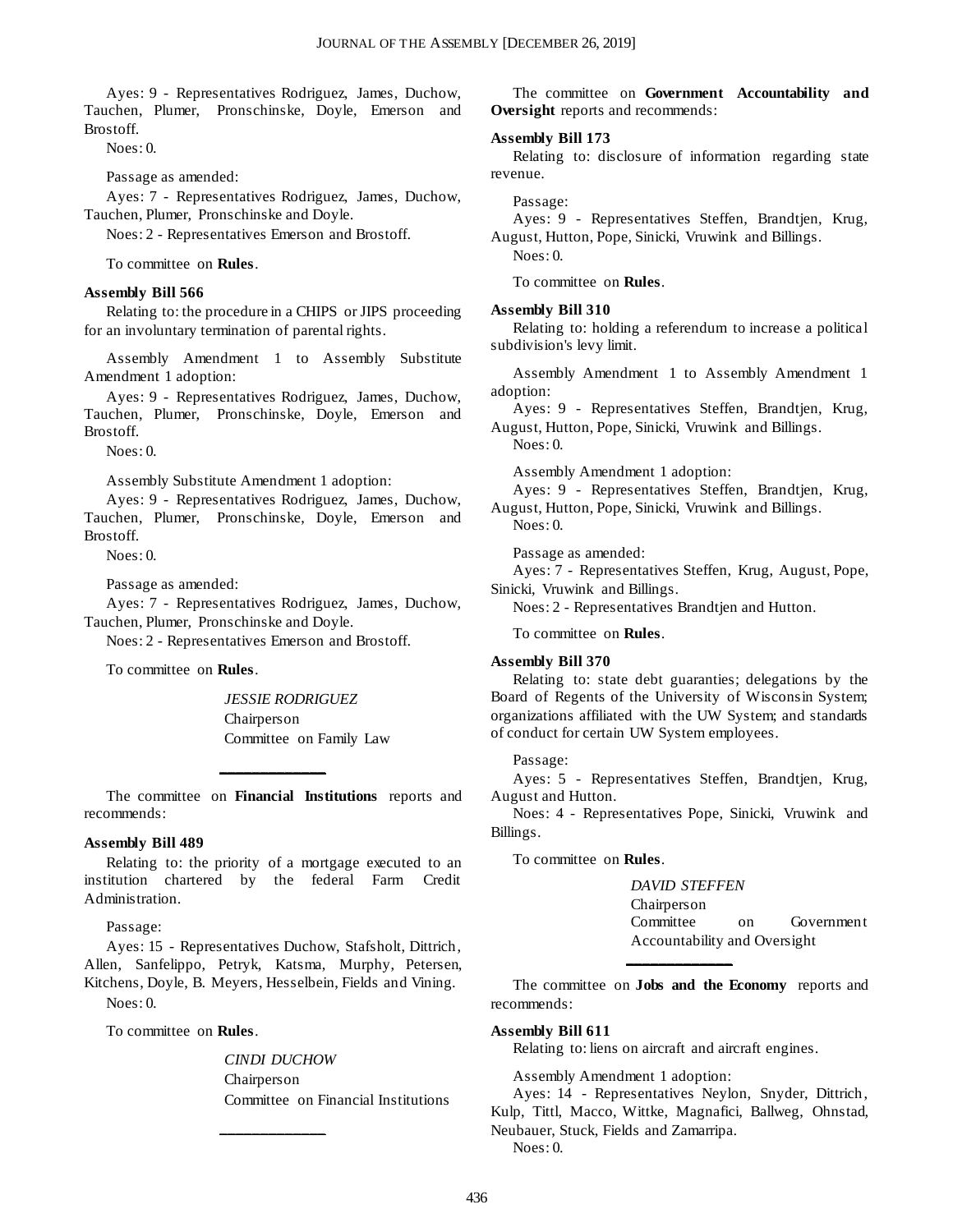Passage as amended:

Ayes: 14 - Representatives Neylon, Snyder, Dittrich, Kulp, Tittl, Macco, Wittke, Magnafici, Ballweg, Ohnstad, Neubauer, Stuck, Fields and Zamarripa. Noes: 0.

To committee on **Rules**.

*ADAM NEYLON* Chairperson Committee on Jobs and the Economy

**\_\_\_\_\_\_\_\_\_\_\_\_\_** The committee on **Judiciary** reports and recommends:

#### **Assembly Bill 204**

Relating to: municipal ordinance enforcement and court procedures.

Assembly Amendment 1 adoption:

Ayes: 7 - Representatives Ott, Horlacher, Thiesfeldt, Brooks, Kerkman, Anderson and Hebl.

Noes: 0.

Passage as amended:

Ayes: 7 - Representatives Ott, Horlacher, Thiesfeldt, Brooks, Kerkman, Anderson and Hebl.

Noes: 0.

To committee on **Rules**.

#### **Assembly Bill 222**

Relating to: revocation of operating privilege for certain offenses related to operating while intoxicated.

#### Passage:

Ayes: 7 - Representatives Ott, Horlacher, Thiesfeldt, Brooks, Kerkman, Anderson and Hebl.

Noes: 0.

To committee on **Rules**.

#### **Assembly Bill 257**

Relating to: withholding from a Wisconsin Retirement System lump sum payment or annuity to satisfy an order of restitution.

Passage:

Ayes: 7 - Representatives Ott, Horlacher, Thiesfeldt, Brooks, Kerkman, Anderson and Hebl.

Noes: 0.

To committee on **Rules**.

#### **Assembly Bill 478**

Relating to: prohibiting a judge from holding a nonjudicial office of public trust while serving in the office to which the judge was appointed or elected.

Passage:

Ayes: 5 - Representatives Ott, Horlacher, Thiesfeldt, Brooks and Kerkman.

Noes: 2 - Representatives Anderson and Hebl.

To committee on **Rules**.

#### **Assembly Bill 479**

Relating to: expediting criminal proceedings when a victim or witness is an elder person and preserving the testimony of a crime victim or witness who is an elder person.

#### Passage:

Ayes: 7 - Representatives Ott, Horlacher, Thiesfeldt, Brooks, Kerkman, Anderson and Hebl.

Noes: 0.

To committee on **Rules**.

#### **Assembly Bill 512**

Relating to: a Public Defender Board student loan payment pilot program, providing an exemption from emergency rule procedures, and making an appropriation.

Passage:

Ayes: 7 - Representatives Ott, Horlacher, Thiesfeldt, Brooks, Kerkman, Anderson and Hebl.

 $N$ oes: 0.

To committee on **Rules**.

*JIM OTT* Chairperson Committee on Judiciary

The committee on **Local Government** reports and recommends:

**\_\_\_\_\_\_\_\_\_\_\_\_\_**

#### **Assembly Bill 327**

Relating to: obtaining evidence of the termination of certain property interests of a decedent.

Passage:

Ayes: 9 - Representatives Novak, Gundrum, Duchow, Steffen, Skowronski, Brooks, Subeck, Spreitzer and Gruszynski.

Noes: 0.

To committee on **Rules**.

#### **Assembly Bill 360**

Relating to: elections to a lake protection and rehabilitation district board of commissioners.

Assembly Substitute Amendment 1 adoption:

Ayes: 9 - Representatives Novak, Gundrum, Duchow, Steffen, Skowronski, Brooks, Subeck, Spreitzer and Gruszynski.

Noes: 0.

Passage as amended:

Ayes: 6 - Representatives Novak, Gundrum, Duchow, Steffen, Skowronski and Brooks.

Noes: 3 - Representatives Subeck, Spreitzer and Gruszynski.

To committee on **Rules**.

#### **Assembly Bill 490**

Relating to: changes to the local levy limit calculation for a political subdivision that transfers responsibility to provide a governmental service to another governmental unit.